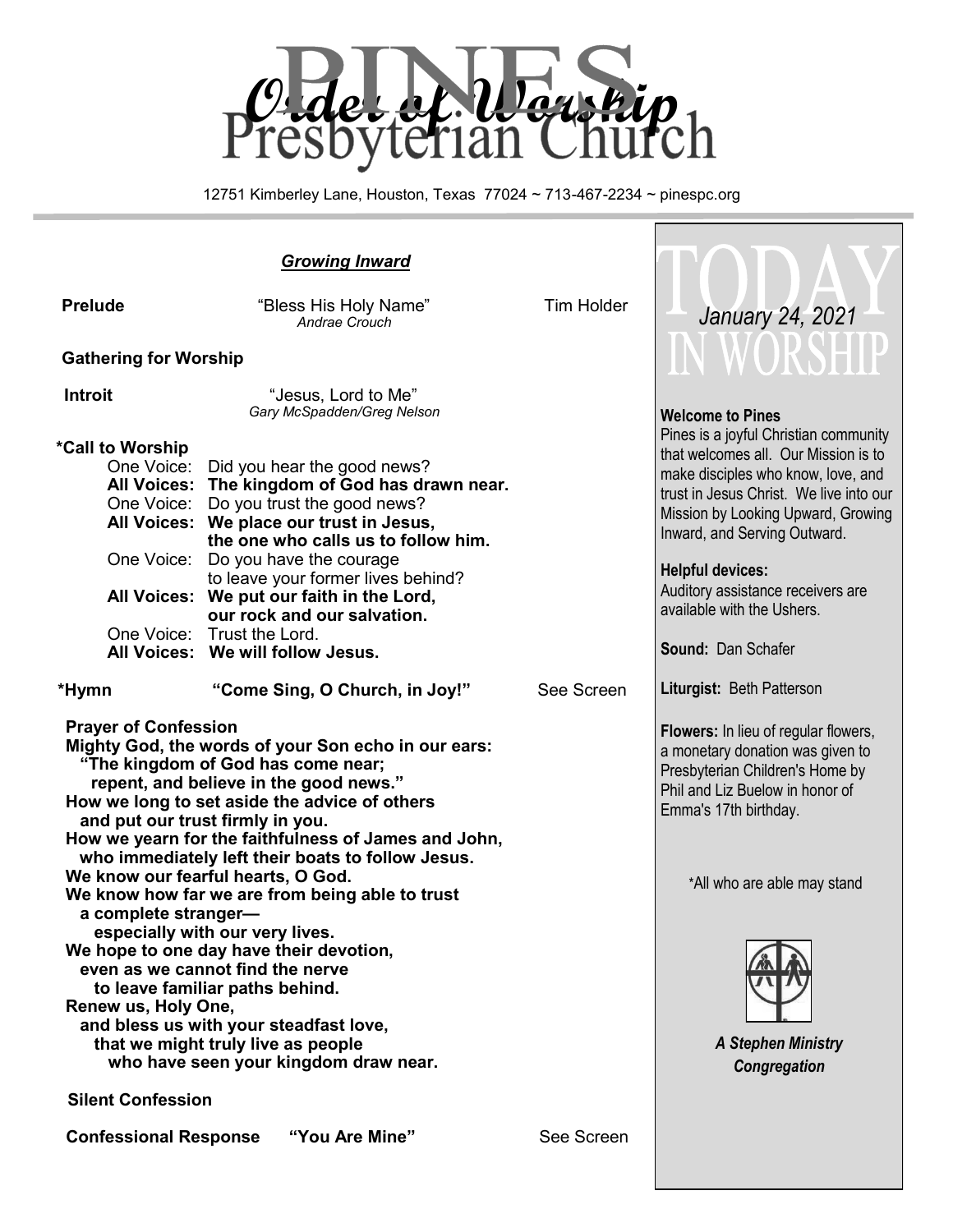### **Assurance of Grace**

 One Voice: Hear the Good News! Just as God forgave the people of Nineveh when they repented and turned from their evil ways, so God will forgive us also when we seek forgiveness for our sins.

 **All Voices: We pour out our hearts before God, who is our refuge and our strength.**

#### **Children's Message**

 **Jesus Loves Me! This I know, For the Bible tells me so; Little ones to Him belong; They are weak, but he is strong. Yes, Jesus loves me! Yes, Jesus loves me! Yes, Jesus loves me! The Bible tells me so.**

#### *Looking Upward*

| <b>First Reading</b>                                                                                                                                                                                                                                                                                                                                                                                                                                                                                                                                                                                                                                                                                                                                                                                                                                                                                                                                                                                                  |                                          | Jonah 3:1-5, 10    |  |  |
|-----------------------------------------------------------------------------------------------------------------------------------------------------------------------------------------------------------------------------------------------------------------------------------------------------------------------------------------------------------------------------------------------------------------------------------------------------------------------------------------------------------------------------------------------------------------------------------------------------------------------------------------------------------------------------------------------------------------------------------------------------------------------------------------------------------------------------------------------------------------------------------------------------------------------------------------------------------------------------------------------------------------------|------------------------------------------|--------------------|--|--|
| <b>Anthem</b>                                                                                                                                                                                                                                                                                                                                                                                                                                                                                                                                                                                                                                                                                                                                                                                                                                                                                                                                                                                                         | "Thy Word"<br>Michael W. Smith/Amy Grant | Phil Johnson, Tuba |  |  |
| <b>Second Reading</b>                                                                                                                                                                                                                                                                                                                                                                                                                                                                                                                                                                                                                                                                                                                                                                                                                                                                                                                                                                                                 |                                          | Mark 1:14-20       |  |  |
| <b>Sermon</b>                                                                                                                                                                                                                                                                                                                                                                                                                                                                                                                                                                                                                                                                                                                                                                                                                                                                                                                                                                                                         | "Route Recalculation"                    | Rev. Andy Gans     |  |  |
| *Hymn                                                                                                                                                                                                                                                                                                                                                                                                                                                                                                                                                                                                                                                                                                                                                                                                                                                                                                                                                                                                                 | "God is Calling through the Whisper"     | See Screen         |  |  |
|                                                                                                                                                                                                                                                                                                                                                                                                                                                                                                                                                                                                                                                                                                                                                                                                                                                                                                                                                                                                                       | <b>Serving Outward</b>                   |                    |  |  |
| *Saying What We Believe from a Brief Statement of Faith<br>In life and in death we belong to God.<br>Through the grace of our Lord Jesus Christ, the love of God,<br>and the communion of the Holy Spirit,<br>we trust in the one triune God, the Holy One of Israel,<br>whom alone we worship and serve.<br>We trust in God the Holy Spirit,<br>everywhere the giver and renewer of life.<br>The Spirit justifies us by grace through faith,<br>sets us free to accept ourselves and to love God and neighbor,<br>and binds us together with all believers in the one body of Christ,<br>the church.<br>With believers in every time and place,<br>we rejoice that nothing in life or in death<br>can separate us from the love of God in Christ Jesus our Lord.<br>Glory to the Father, and to the Son, and to the Holy Spirit. Amen.<br>*Gloria Patri<br>Glory be to the Father, and to the Son, and to the Holy Ghost;<br>As it was in the beginning, is now and ever shall be, world without end.<br>Amen. Amen. |                                          |                    |  |  |
| Prayers of the People and the Lord's Prayer                                                                                                                                                                                                                                                                                                                                                                                                                                                                                                                                                                                                                                                                                                                                                                                                                                                                                                                                                                           |                                          |                    |  |  |

#### **The Lord's Prayer**

Our Father, who art in heaven, hallowed be thy name. Thy kingdom come, thy will be done, on earth as it is in heaven. Give us this day our daily bread; and forgive us our debts, as we forgive our debtors; and lead us not into temptation, but deliver us from evil. For thine is the kingdom and the power and the glory, forever. Amen.

 $\overline{\phantom{a}}$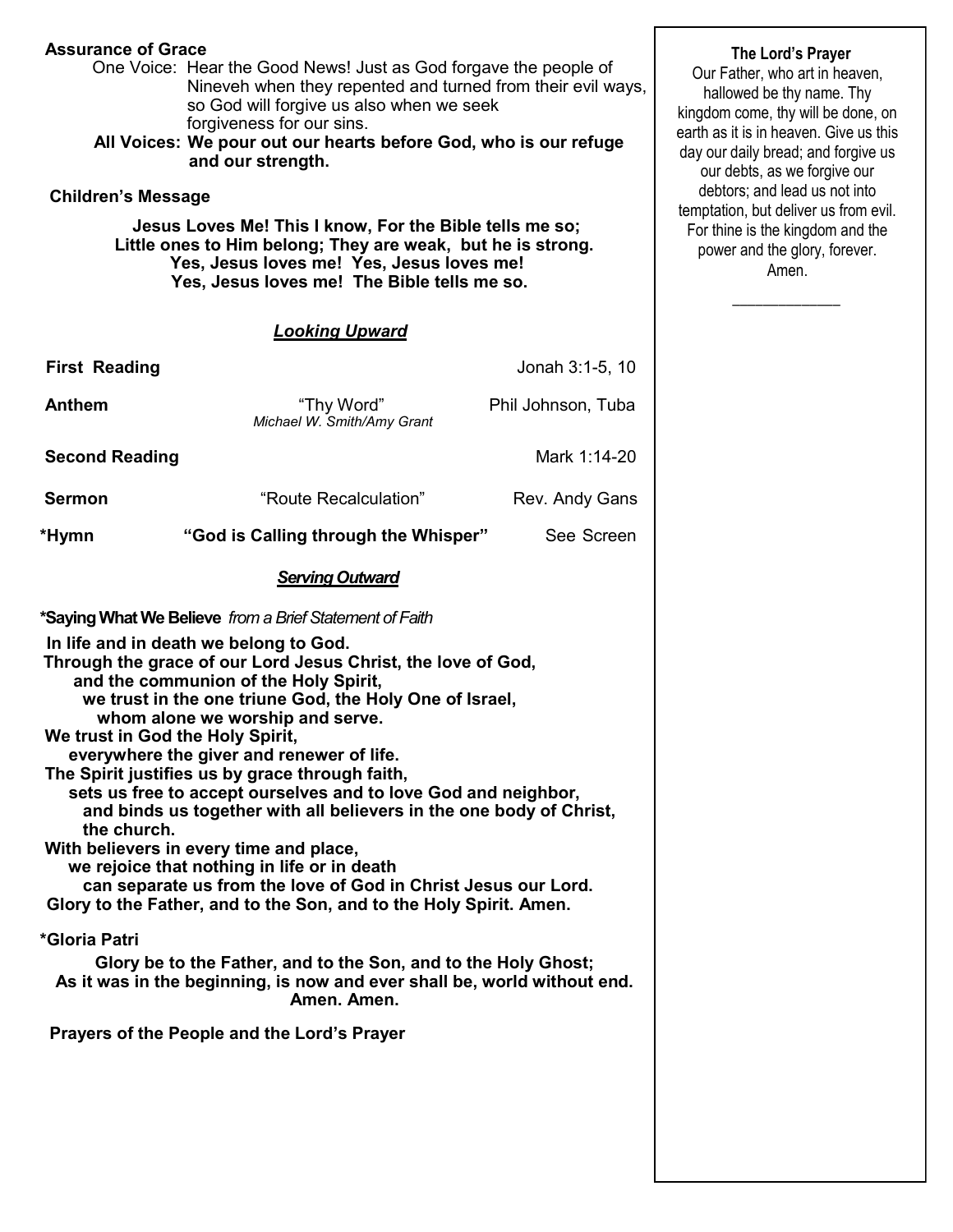| Hymn                    | "O Jesus, I Have Promis |  |
|-------------------------|-------------------------|--|
| *Charge and Benediction |                         |  |

**Benediction Response "The Trees of the Field"** See Screen

#### **\*Sending Out The Light of Christ**

**\*Postlude** "Praise Him! Praise Him!" *Chester G. Allen*

Words printed by permission CCLI 998238 Portions of our liturgy are from The Abingdon Worship Annual 2020. Copyright © 2019 by Abingdon Press. Used by permission. 

# *Calendar for the Week of January 24, 2021*

| Today     | p.m.                 | 5:00<br>8:00                          | In-Car-Nation WorshipBack Parking Lot                                                                                                         |
|-----------|----------------------|---------------------------------------|-----------------------------------------------------------------------------------------------------------------------------------------------|
| Monday    | a.m.<br>p.m.         | 10:00<br>6:00<br>7:00                 | Session Meeting Fellowship Hall/C3                                                                                                            |
| Tuesday   | a.m.                 | 7:00                                  | Men's Bible Study(Meet by Zoom)                                                                                                               |
| Wednesday | a.m.<br>p.m.<br>p.m. | 11:00<br>5:00<br>8:00                 |                                                                                                                                               |
| Thursday  | p.m.                 | 5:00<br>6:30                          | Stephen Ministers Meeting(Meet by Zoom)                                                                                                       |
| Friday    | a.m./p.m             |                                       |                                                                                                                                               |
| Saturday  | a.m./p.m.            |                                       |                                                                                                                                               |
| Sunday    | a.m                  | 9:00<br>9:15<br>9:15<br>9:15<br>10:45 | Adult Sunday School  Fellowship Hall<br>Youth Sunday SchoolHigh School Room<br>Worship ServiceSanctuary/Live Streaming on Web<br>and Facebook |
|           | p.m.                 | 5:00                                  | In-Car-Nation Worship Back Parking Lot                                                                                                        |
|           | p.m.                 | 8:00                                  |                                                                                                                                               |

 $\overline{1}$ 

**Instagram.com/pineshouston**

**Get the latest announcements and reminders right before events happen. Find us here: https://twitter.com/HoustonPines.** 

 **Find us on Facebook www.facebook.comPinesPresbyterian Church-1425251917704955/**

 **The newsletter is available in the Narthex for those unable to access it online.**

## **SERMON NOTES**